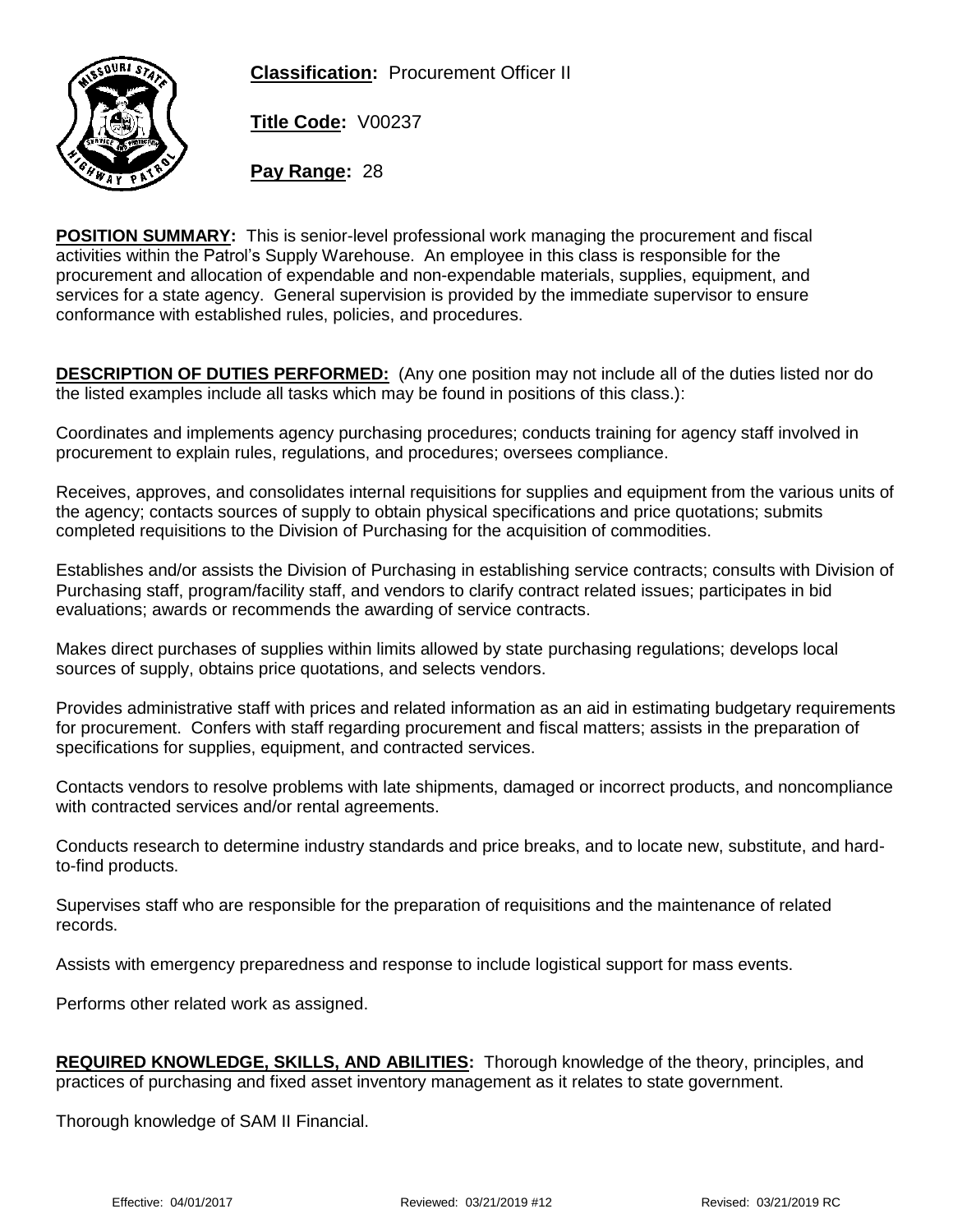## **Classification:** Procurement Officer II **Page 2** Page 2

Thorough knowledge of automated data processing systems and PC software.

Thorough knowledge of the basic principles and practices of supervision and management techniques.

Knowledge of protocols related to emergency preparedness and response.

Ability to develop, implement, evaluate, and modify internal procedures and systems.

Ability to verify documents and reports produced and received, and take proper steps to reconcile errors.

Ability to make decisions in accordance with statutory and department rules, regulations, policies, and procedures and applying these to work problems.

Ability to direct and supervise professional and technical personnel engaged in a variety of activities (i.e., purchasing, fixed assets, supplies, printing, etc.).

Ability to plan, prioritize, and manage multiple projects and work under pressure.

Ability to work independently with general supervision.

Ability to operate basic office equipment (e.g., copier, personal computer, fax machine, telephone, printer, shredder, etc.).

Ability to handle restricted and confidential information in a professional manner and maintain the information as such.

Ability to communicate in English clearly and concisely, both orally and in writing.

Ability to establish and maintain harmonious working relations with others.

Ability to work with material that may be of a sexual nature relating to criminal activity (e.g., written material, photographs, and/or verbal language, etc.).

Ability to obtain and maintain a Class B Commercial Drivers Licens (CDL), with an airbrake endorsement.

Ability to operate a forklift, pallet jack, and/or other material handling equipment.

Ability to work hours as assigned.

**MINIMUM EXPERIENCE AND EDUCATION REQUIRED:** (The following represents the minimum qualifications used to accept applicants, provided that equivalent substitution will be permitted in case of deficiencies in either experience or education.):

One or more years of experience as a Procurement Officer I, or related experience.

OR

Possess a Bachelor's degree from an accredited college or university with an emphasis in Accounting, Business Administration, or related field AND at least three years of experience in procurement, accounting, or closely related fiscal management activities.